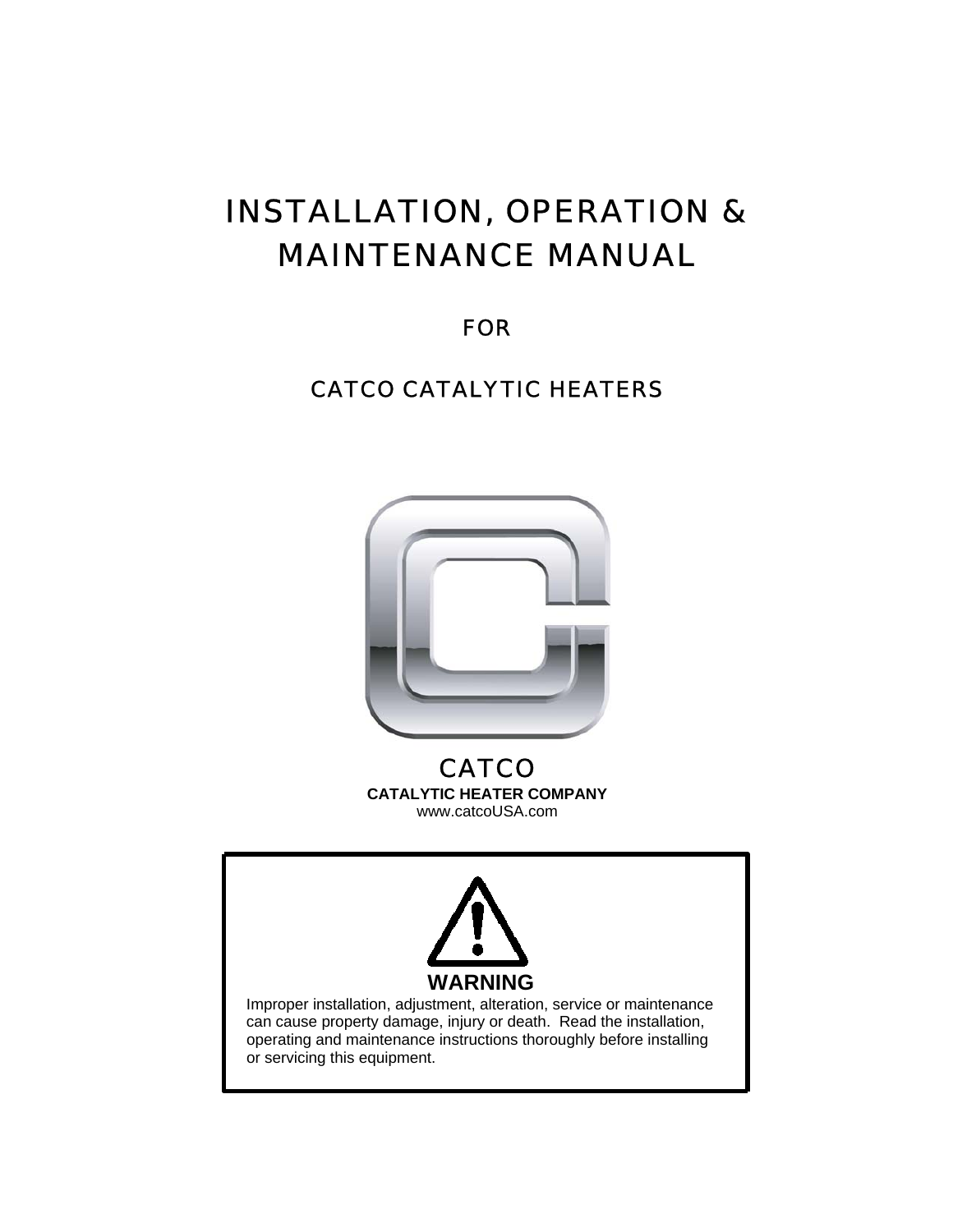#### **CATALYTIC HEATER OPERATION AND MAINTENANCE**

Your CATCO catalytic heater has been manufactured to exacting standards to produce safe, flameless heat. Every CATCO heater is factory tested to ensure proper performance; each unit is brought up to operating temperature and tested for leaks and consistent heat output. Proper installation and maintenance will guarantee years of trouble-free service. All CATCO catalytic heaters are warranted against defects in material or workmanship for a period of one year from the date of purchase.

#### **HOW THEY WORK**

Catalytic heaters utilize a catalyst bed to convert natural gas or LPG into heat, carbon dioxide and water vapor. A clean, dry source of fuel is important in keeping the catalyst bed in service and operating efficiently. Catalytic combustion will not begin until the catalyst bed has been preheated to approximately 250°F. This is accomplished safely by connecting a power source matching the heater specifications to the electrical connections on the heater. After a short period of time, fuel gas is introduced to the heater and autocombustion begins. Once the catalytic reaction is fully established, electrical power is disconnected. The catalyst is neither consumed or destroyed in the catalytic combustion process and, as long as clean fuel and air are supplied to the heater, the process can continue indefinitely.

#### **INSTALLATION**

All installations should comply with local building codes. In the absence of local codes, installations should comply with the *National Fuel Gas Code (ANSI Z223.1/NFPA)* or the *Natural Gas and Propane Installation Code (CSA B149.1).* 

For best results, heaters should be mounted with the face in a vertical position. If the face of the heater is to be tilted away from the vertical the angle should not exceed 45°. If it is absolutely necessary to mount the heater in a horizontal position, an angle of at least 10 degrees should be maintained in order to ensure that combustion by-products do not accumulate on the face of the heater and that a sufficient supply of air reaches the catalyst bed. It is essential that heaters be protected from rain, snow and wind by mounting them in a building or enclosure of some type. Care should be taken that the building or enclosure is vented to provide an adequate inflow of air to the heater.

If heaters are used to heat an appliance with rubber or fabric parts, care should be taken to direct the heat away from the components that are sensitive to heat. If more heat is needed on a particular object, high temperature flat black paint will increase its heat absorption characteristics significantly.

#### **Buildings, Garages and Airplane Hangars**

When installed in buildings and other enclosed workspaces, heaters should be installed with a minimum clearance as marked on the heater. Overhead heaters should be installed so that the minimum clearances marked on the heater will be maintained from vehicles parked below the heater. (CSA rated heaters).

In locations used for the storage of combustible materials, signs must be posted to specify the maximum permissible stacking height to maintain the required clearances from the heater to the combustibles. Signs must be posted either adjacent to the heater thermostat or in another conspicuous location.

#### **Piping**

The gas supply should be connected as shown in Figure 1 below. Note that some of the components shown in the diagram are optional and may not be applicable to your heater. A filter drip is strongly recommended when using natural gas fuel to prevent liquids and other foreign matter from clogging the regulators or passing into the heater. A tee with a 1/8" tapped hole should be installed on the output side of the low pressure regulator for troubleshooting purposes.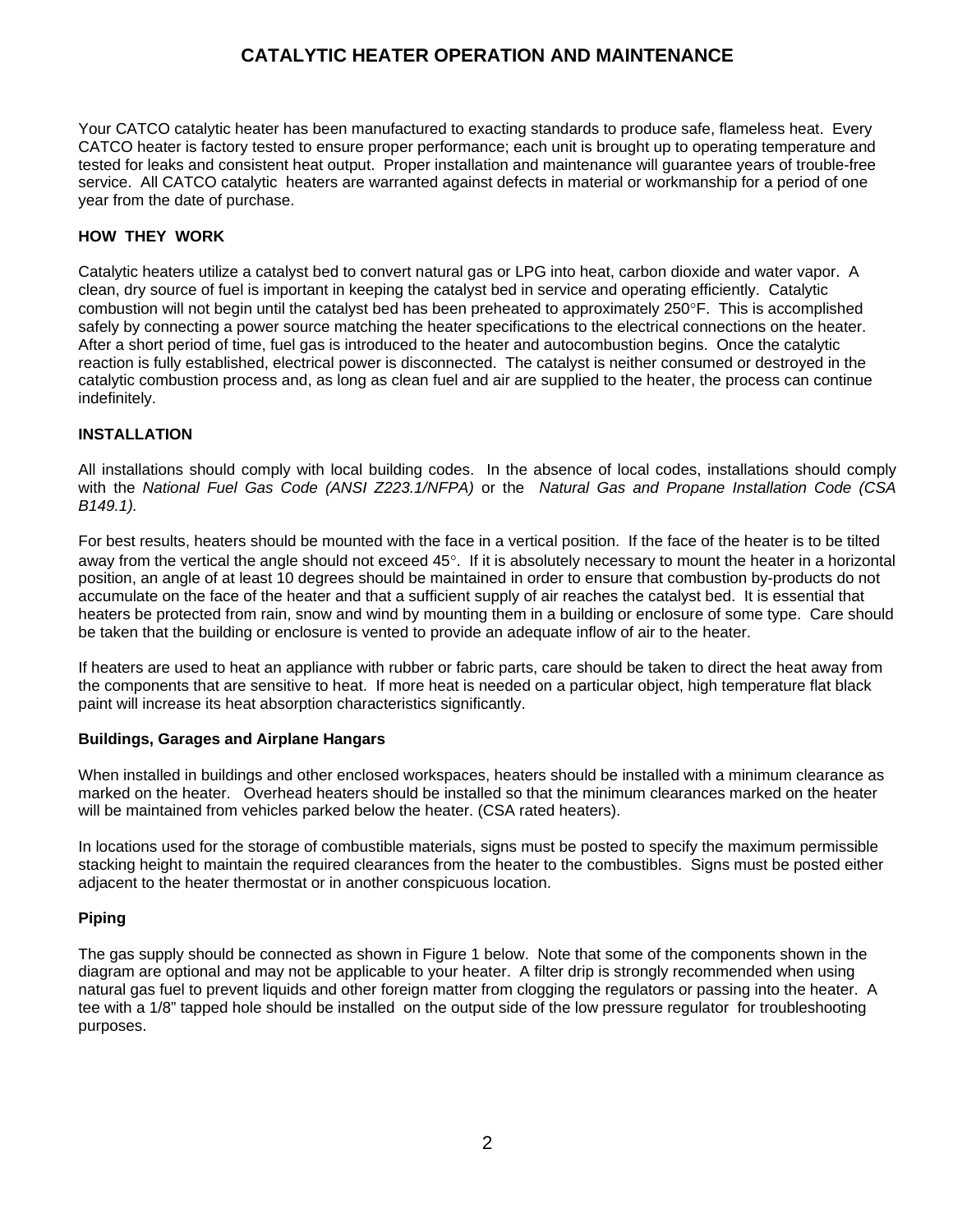



The standard input pressure to CATCO catalytic heaters is 4.5 inches of water column (11" WC for LP heaters).Higher pressures may result in leaks or damage to the catalyst and lower pressures will prevent the heater from operating at optimum efficiency. Maximum and minimum input pressures(inches water column) to the heater are:

 Natural Gas: Maximum – 6.5" Minimum – 2" Propane: Maximum – 15.5" Minimum – 5.5"

**Important Note: Catalytic heaters burn a precise amount of gas, depending on the size of the heater. The catalyst used will only convert a certain amount of gas and CATCO heaters are carefully designed to prevent too much gas from flowing through the heater. Changing the orifice in a heater or enlarging the existing one will not increase the amount of heat output and may result in a hazardous gas leak. Any modification of the heater may result in a hazard to personnel or property and will void any warranty.** 

#### **Thermostats**

Thermostats are available as an option for controlling CATCO catalytic heaters. They must be pre-set at the factory for specific sizes of catalytic heater and will regulate the amount of gas flowing to the heater. They should be mounted downstream from the low pressure regulator.(Figure 1) When the thermostat set point is reached, the valve closes, allowing only a minimum amount of gas to flow to the heater. In the closed position, manifold pressure should be 2.2 – 2.6 inches water column (wc) for natural gas fuel and 5.5-6.0 inches wc for lpg fuel.

The sensing device on the thermostats supplied by CATCO consists of a hydraulic bulb connected to the thermostat by a capillary. **Both the bulb and capillary are fragile and care should be used in handling.** The bulb should be attached to the part of the valve or control that is most sensitive to excessive heat.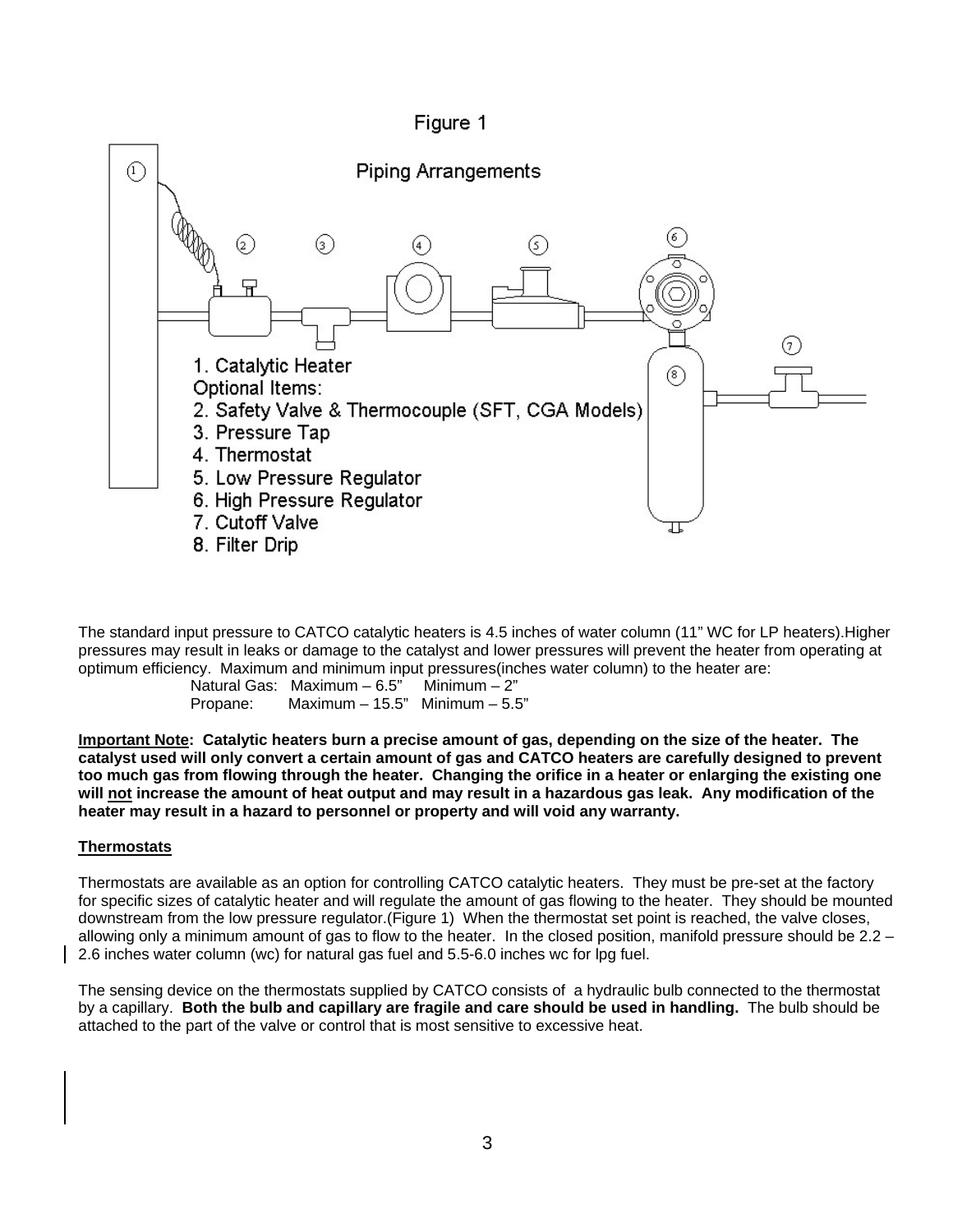#### **Electrical Connections**

The heater's electrical starting system may consist of one or two 12, 120 or 240 volt heating elements; heaters 6000 btu and under utilize a single element and have two terminals while larger heaters utilize two elements and have four terminals. Voltage information may be found on the label on the back of the catalytic heater, along with the amperage required to properly start the heater. Electrical connections are shown in Figure 2 below. Note that four terminal arrangements have buss bars connecting the posts. 120 volt heaters have two buss bars connecting the two internal heating elements in parallel. 240 volt heaters have one buss bar connecting the two internal elements in series.

If an external electrical source is utilized, the heater, when installed, must be electrically grounded in accordance with the *National Electrical Code (ANSI/NFPA 70 or current Canadian Electrical Code (CSA C22.1).* 



#### **STARTING INSTRUCTIONS**

#### **Standard Heaters (no safety valve or thermocouple)**

- 1. With gas valve "off", energize electrical preheating element. IMPORTANT: If jumper cables are used, connect to heater **first** to avoid hazards from sparking.
- 2. Wait 10-15 minutes (Colder weather may affect how fast the catalyst bed heats up.)
- 3. Turn on the gas supply valve and wait five minutes or until catalytic reaction begins, indicated by a rapid rise in the heater face temperature.
- 4. Disconnect the electrical supply. If jumpers are used, disconnect at **power source first.**

#### **Heaters with Safety Valve and Thermocouple**

- 1. Turn on gas valve and energize electrical preheating element. IMPORTANT: If jumper cables are used, connect to heater **first** to avoid hazards from sparking.
- 2. Wait 10-15 minutes (Colder weather may affect how fast the catalyst bed heats up.)
- 3. Depress the button on the safety valve and release. The button will return to the extended position, but there will be a significant reduction in spring tension.
- 4. Wait five minutes or until catalytic reaction begins, indicated by a rapid rise in the heater face temperature.
- 5. Disconnect electrical supply. If jumpers are used, disconnect at **power source first**.
- 6. If heater does not continue to operate, reconnect electrical supply and repeat steps 2-5.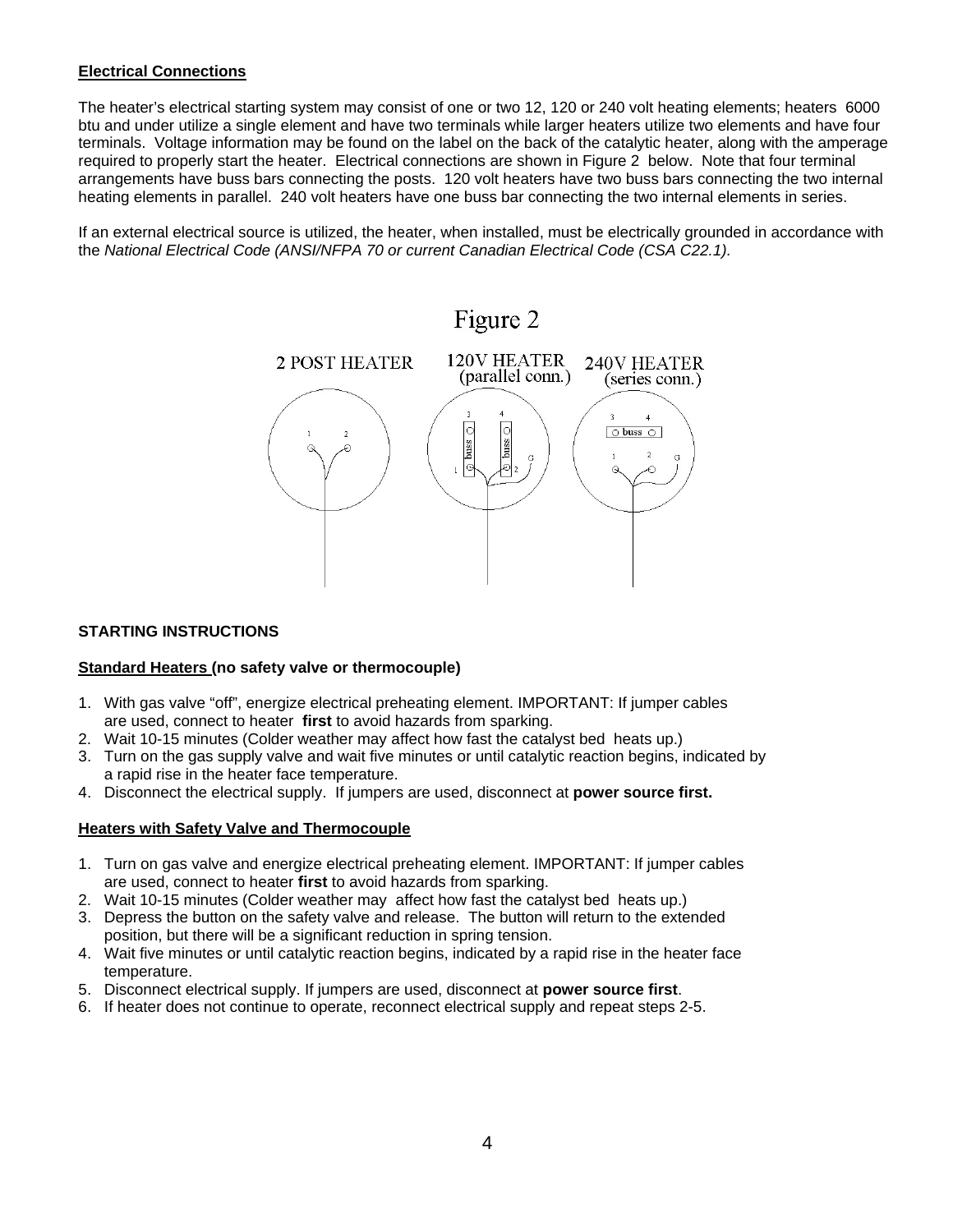#### **MAINTENANCE**

CATCO catalytic heaters contain no moving parts and maintenance is minimal. The face of the heater should be protected from water and other contaminants. If an area is being cleaned with high pressure water spray or air pressure, care must be taken to protect any heaters in the area, as the catalyst may be damaged or destroyed. When the heater is not in use, it should be stored in a clean, dry area. Heaters should be wrapped in plastic or other protective material when not in service to protect them from excessive contaminants and rodent or insect damage.

#### **TROUBLE SHOOTING**

Once catalytic combustion has begun, it should continue without interruption as long as adequate supplies of fuel and air are available. If a heater will not start or quits operating:

1. Check the electrical wiring and connections if heater will not start. Connections should be tight and the wiring should be of sufficient capacity to carry the amperage required to start the heater. If a battery is used as the power supply, it should be fully charged.

2. Check the gas supply pressure downstream of the low pressure regulator by tapping into the pressure tee. Pressure should be 4 1/2 inches of water column for natural gas heaters and 11 inches water column for heaters fueled by LPG. If a manometer is not available, a simple field expedient can be used (Figure 3).



2. The depth of the hose indicates output pressure

3. Check the orifice for obstructions.

4. Check for saturation of the catalyst pad- if it is saturated with water, gas may not be able to reach the catalyst. One evidence of water saturation is rust colored discoloration along the edges of the heater. If the heater is saturated with water, it can often be dried out in a conventional oven by placing it face up at 250-275 degrees for 1-2 hours. Small amounts oil or other hydrocarbons normally will not harm the catalyst; however, if the pad is saturated with oil, the heater will have to be remanufactured or replaced.

5. Operation of the safety valve and thermocouple can be bypassed by **temporarily** securing the button in the open (down) position and starting the heater as a standard heater. If the heater is in a classified area the heater should be removed from the area and tested in a safe area. The thermocouple output can be tested by unscrewing it's electrical connection from the safety valve and attaching a millivolt tester to the end. After 20 minutes of preheating, the thermocouple should generate 10-15 millivolts.

6. Check electrical heating elements for continuity. A lack of continuity indicates a damaged or defective heating element and the heater will have to be replaced or returned to the factory for remanufacture.

7. If none of the above checks isolate the problem, contact your local CATCO representative for more information, or contact the factory directly.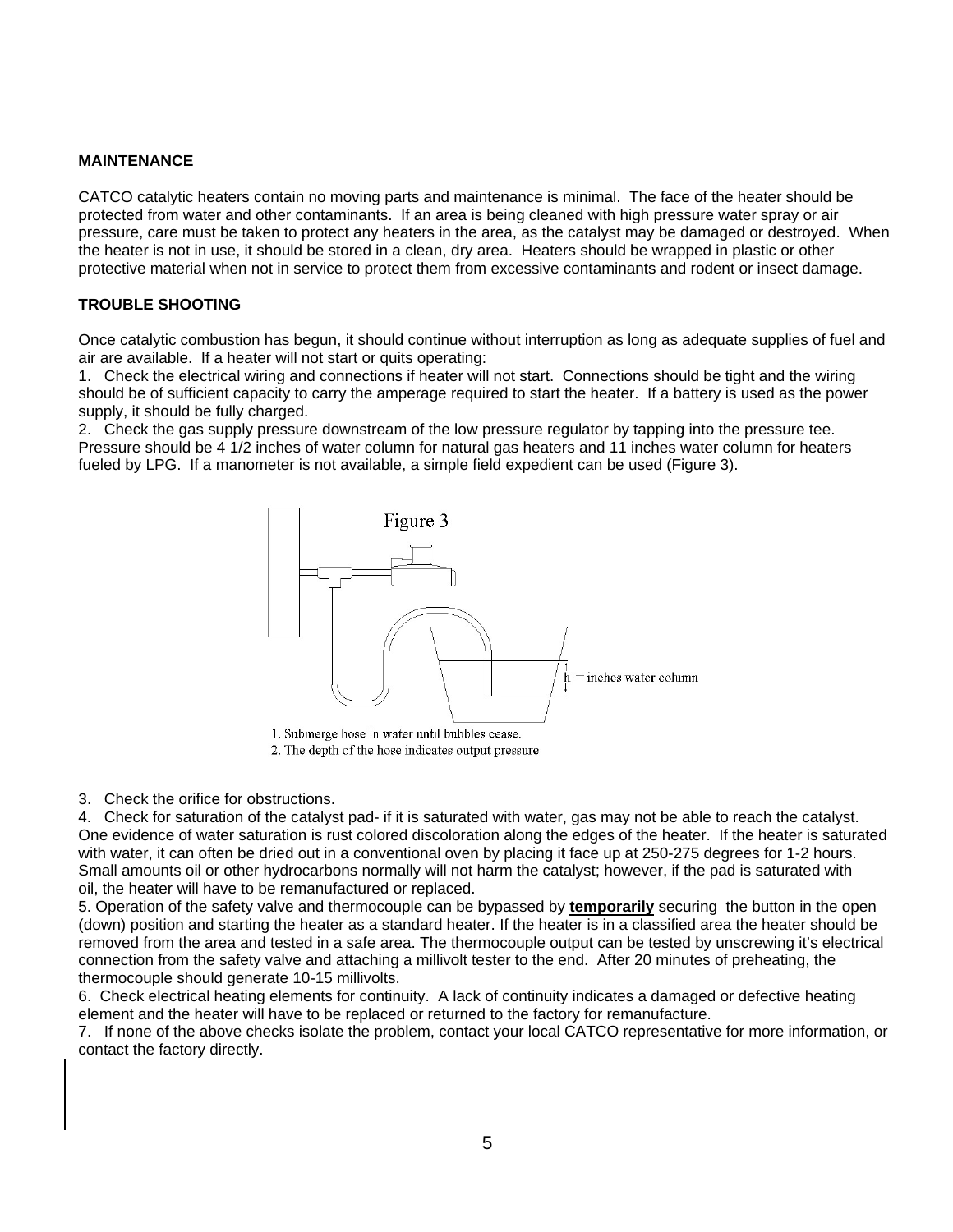#### **REMANUFACTURING AND REPAIR SERVICES**

CATCO remanufactures all major brands of catalytic heaters. All heaters are disassembled, cleaned, and reassembled with new catalyst and components. Heaters are thoroughly tested for heat output and leaks. A standard flat price covers the cost of remanufacturing. When downtime is critical, **CATCO** branded heaters may be available for immediate exchange. Contact your local representative for complete information about remanufactured heaters.

#### **CATALYTIC HEATER COMPANY**

P.O. Box 188, 6160 West US 80 Terrell, TX 75160 USA Ph:972-563-8065 Fax:972-563-0555 www.catcoUSA.com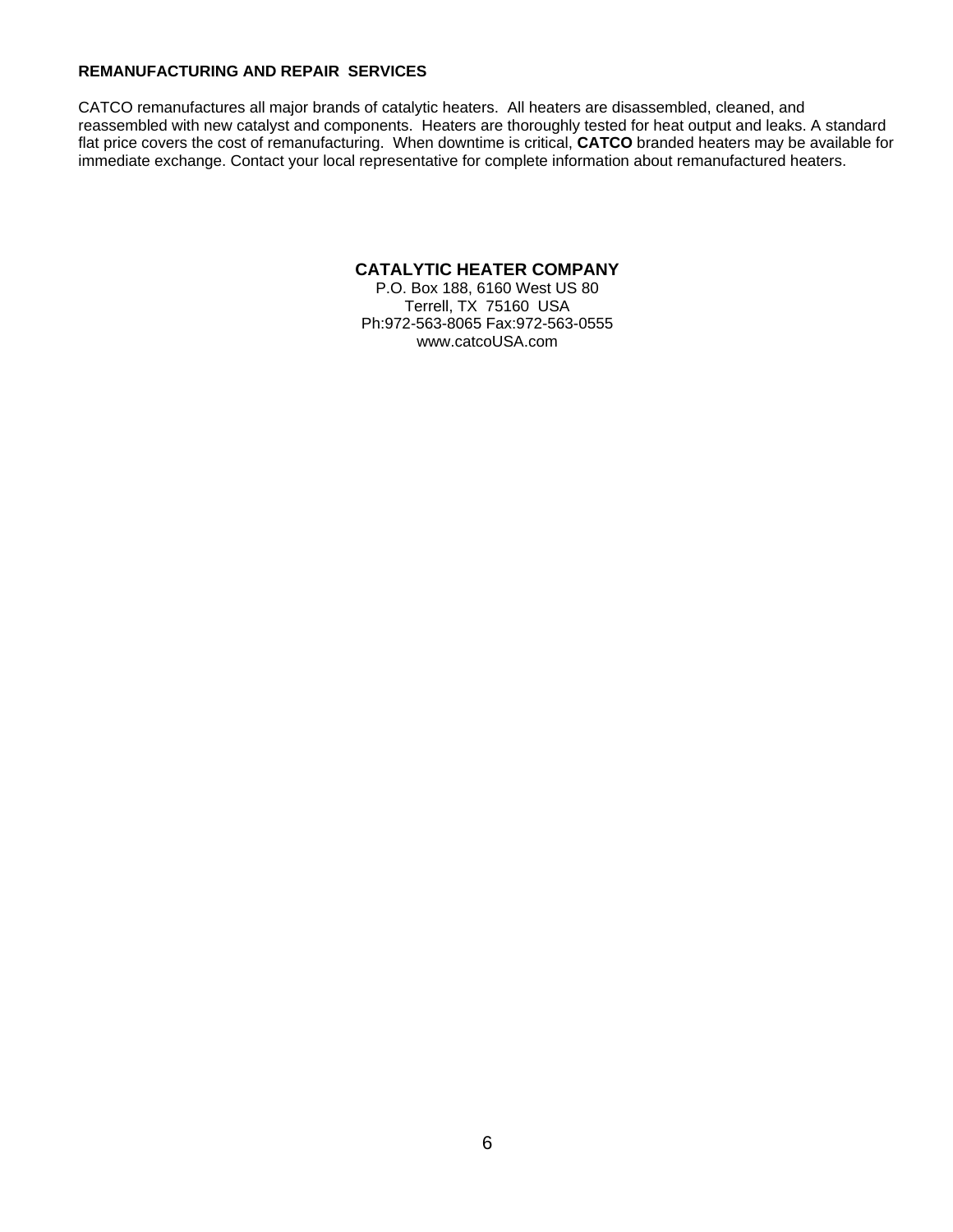

# EXPANDED TROUBLE SHOOTING GUIDE

Catalytic Heater Company Terrell, TX

> info@catcousa.com 972-563-8065

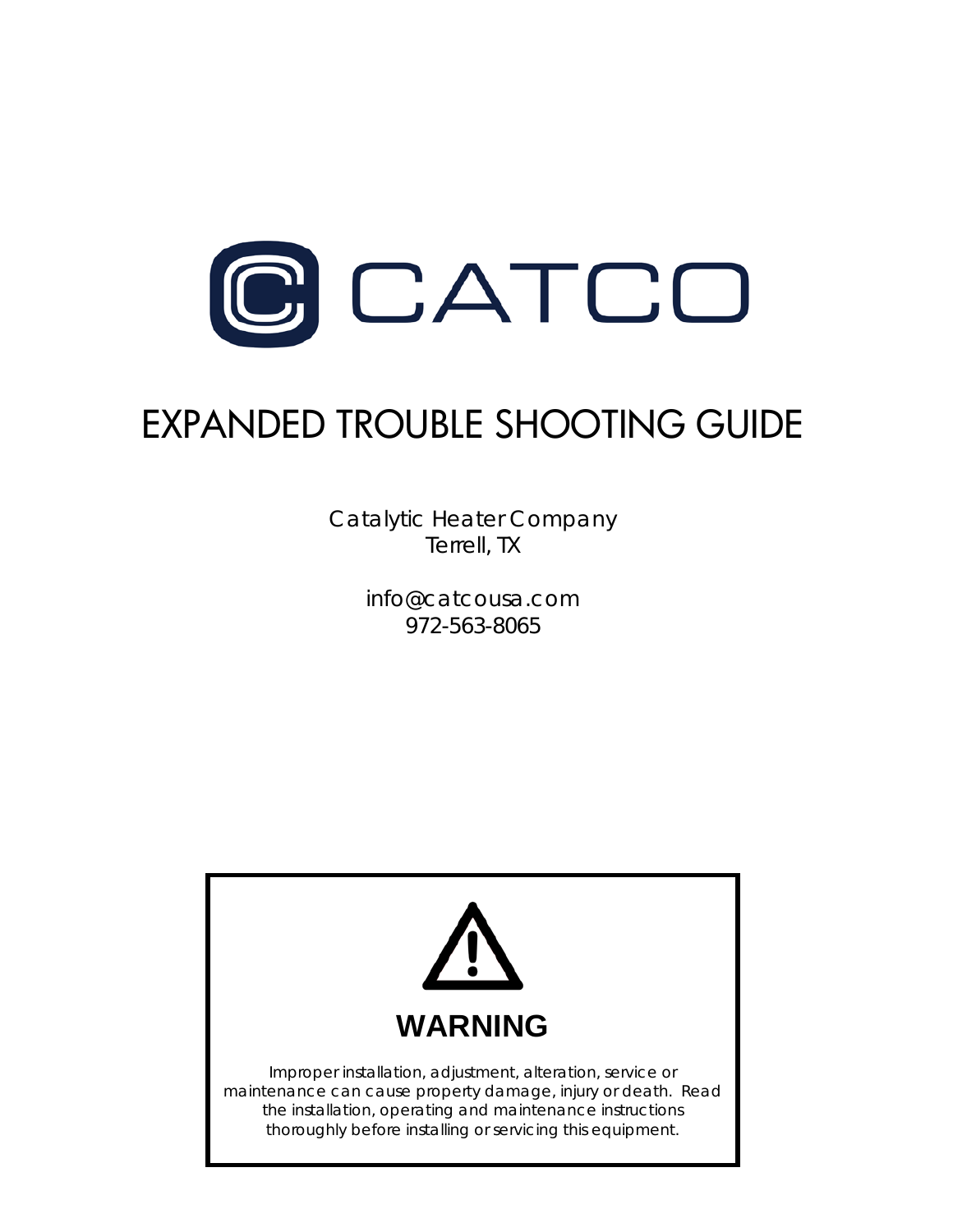#### **If the Catalytic Heater Will Not Start:**

#### Gas Supply

- 1. If this is a new installation make certain that the fuel gas lines are aggressively and completely purged of air, liquid, and debris. Because of the small volume flowing through the heater, it can take a very long time to purge the lines with the heater gas train connected.
- 2. Verify gas pressure to the heater. Natural gas fueled heaters should receive 4 ½ inches of water column pressure. LPG fueled heaters should receive 11 inches of water column pressure. It is important that this pressure be verified with a gauge or manometer. Check the pressure with gas flowing through the heater, not dead-headed. If the heater is equipped with a shutoff valve the button should be pressed fully in when verifying pressure. The best place to check the pressure of the heater is as close to the heater input as possible. Never rely on pressure reading more than approximately one foot away from the heater input as there can be significant line pressure drop at these extremely low pressures.
- 3. Verify that the heater orifice is not obstructed. The orifice is located inside of the ¼ npt nipple on the back of the heater.
- 4. Read the heater label to verify that the proper fuel is being used (Natural Gas or LPG)

#### Electrical Supply

- 1. From the heater label, verify that you are using the proper starting voltage.
- 2. Verify that the voltage is as required. Check the voltage at the heater with power flowing through the heating element (under load).
- 3. Make sure that electrical power is applied per instructions in the manual and on the label. Once the heater is pre-heated and gas is sent into the heater, the electrical power should be continued per instructions so as to allow the heater enough time to be fully operating.

#### Other Issues

- 1. If you observe steam or vapor emitted from the heater or from a vent in an enclosure, this is an indication that the pad material inside the heater is wet (water or other substance). The heater will not function properly. If the liquid is something that will evaporate and leave no residue, the heater might eventually dry itself enough to be functional. If contaminated by a non-flammable substance that will not leave a residue in the heater pad material, it is possible to "bake" the heater in an oven at about 250 °F for several hours to evaporate the liquid.
- 2. If the face of the heater shows significant discoloration, this indicates that the heater may be contaminated, preventing the free flow of gas to the catalyst pad at the face of the heater.
- 3. There must be an adequate source of combustion air for the heater to function.

#### **If the Catalytic Heater Seems to Start but Does Not Continue Operating:**

First, insure that the heater is actually operating and that the heat created is not from the heating element. There are several ways to verify this. First, if the heater is enclosed (such as in a Freeze Buster Instrument Gas Heater), you should be able to feel the hot and damp exhaust gas  $(CO<sub>2</sub>$  and water vapor) flowing out of the vent. Second, once the electrical power is disconnected, the heater back will cool off if the heater is not operating. Finally, if the face of the heater can be accessed, it is quite apparent when the heater is functioning because of the substantial radiant heat emitted from the face of the heater.

- 1. As detailed above, verify the gas supply and pressure.
- 2. As detailed above, verify that the heater does not show signs of contamination. The best way to observe this is to check the face of the heater. If it is discolored, this can indicate that there is contamination that is preventing the even flow of gas to the catalyst at the heater face. This can reduce performance of the heater to the point that it will not sustain the catalyst reaction.
- 3. Verify that the orifice is not partially obstructed.
- 4. The heater must not be installed in such a way as to eliminate adequate combustion air. (a) Insure that any vents or holes above or below the heater are not blocked and that that the heater has adequate "intake air flow" and "exhaust ventilation". (b) Insure that the vertical angle of the heater does not exceed 45°.
- 5. If the heater is equipped with a thermocouple and shutoff valve, a failure of one of these components can cause the heater to shut down. Operation of the shutoff valve and thermocouple can be bypassed by **temporarily** securing the button in the open (down) position and starting the heater. If the heater will operate for an extended time in this way, this indicates that the thermocouple and/or shutoff valve is not functioning properly.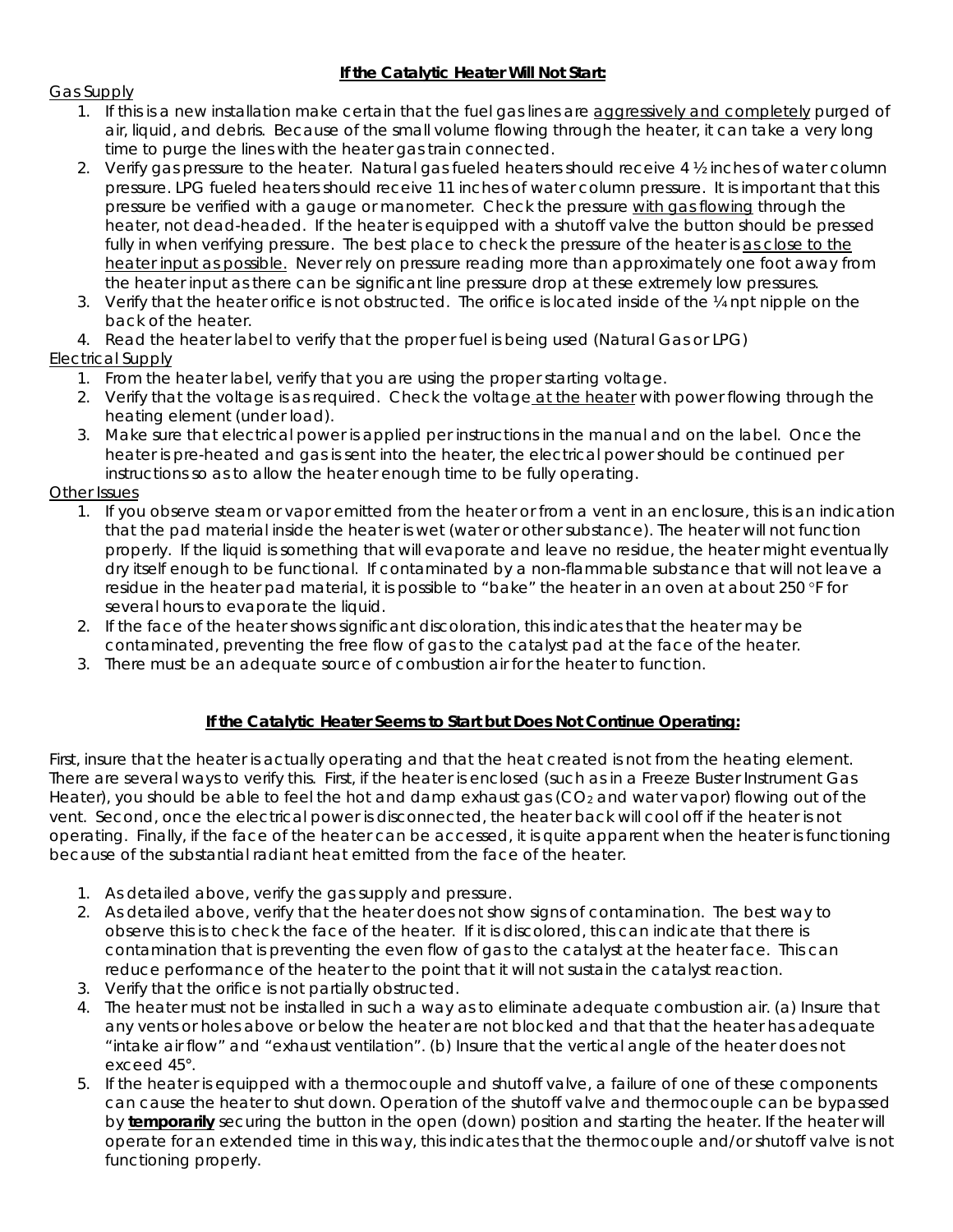

## INFORMATION SHEET THERMOCOUPLE AND LOW TEMPERATURE SHUTOFF VALVE

#### *How do the valve and thermocouple work?*

Catalytic heaters require 3 things to work: Fuel, oxygen and a 250° catalyst. The thermocouple senses the temperature of the catalyst and holds the valve in the open position as long as the catalyst maintains a temperature of 250° F. If the thermocouple senses that the catalyst has dropped below that temperature, the valve will close and the heater will not operate until it is manually restarted with the electric heating element.

#### *What's the downside of adding the valve and thermocouple to catalytic heaters?*



The downside to adding the valve and thermocouple has to do with the reliability of the heater. Catalytic heaters are typically considered very durable and simple products. When more

components are added to the product, more places for potential failures are added as well. The vast majority of the time when a customer is having trouble with a catalytic heater, the problem is the valve and thermocouple.

#### *What's the benefit of adding the valve and thermocouple to catalytic heaters?*

From a safety standpoint, the valve and thermocouple eliminate the risk of venting natural gas through the face of the heater. The important thing to consider in different applications is how much gas is going to be potentially vented. This is easy to determine based on the BTU ratings of the heaters. The BTU rating for the heaters is on the label on the back of the heater. See table 1 for common enclosures and potential gas venting. It's important to understand the risk that is being mitigated. The question to ask is whether or not that potential amount of vented gas is a concern worth the added expense and time of adding the valve and thermocouple.

#### **Table 1** Potential venting prevented by adding low temperature shutoff valve

| <b>Enclosure Part</b><br><b>Number</b> | Heater<br>Size | Number of<br><b>Heaters</b> | <b>Potential Venting</b> |
|----------------------------------------|----------------|-----------------------------|--------------------------|
| 70-015P1                               | 3000 BTU       |                             | 3 SCFH                   |
| 70-015P2                               | 3000 BTU       | 2                           | 6 SCFH                   |
| 70-050P1                               | 2667 BTU       |                             | 2.6 SCFH                 |
| 70-050P2                               | 2667 BTU       | 2                           | 5.2 SCFH                 |
| 70-067P1                               | 6000 BTU       |                             | 6 SCFH                   |
| STD2600SS1                             | 2667 BTU       |                             | 2.6 SCFH                 |